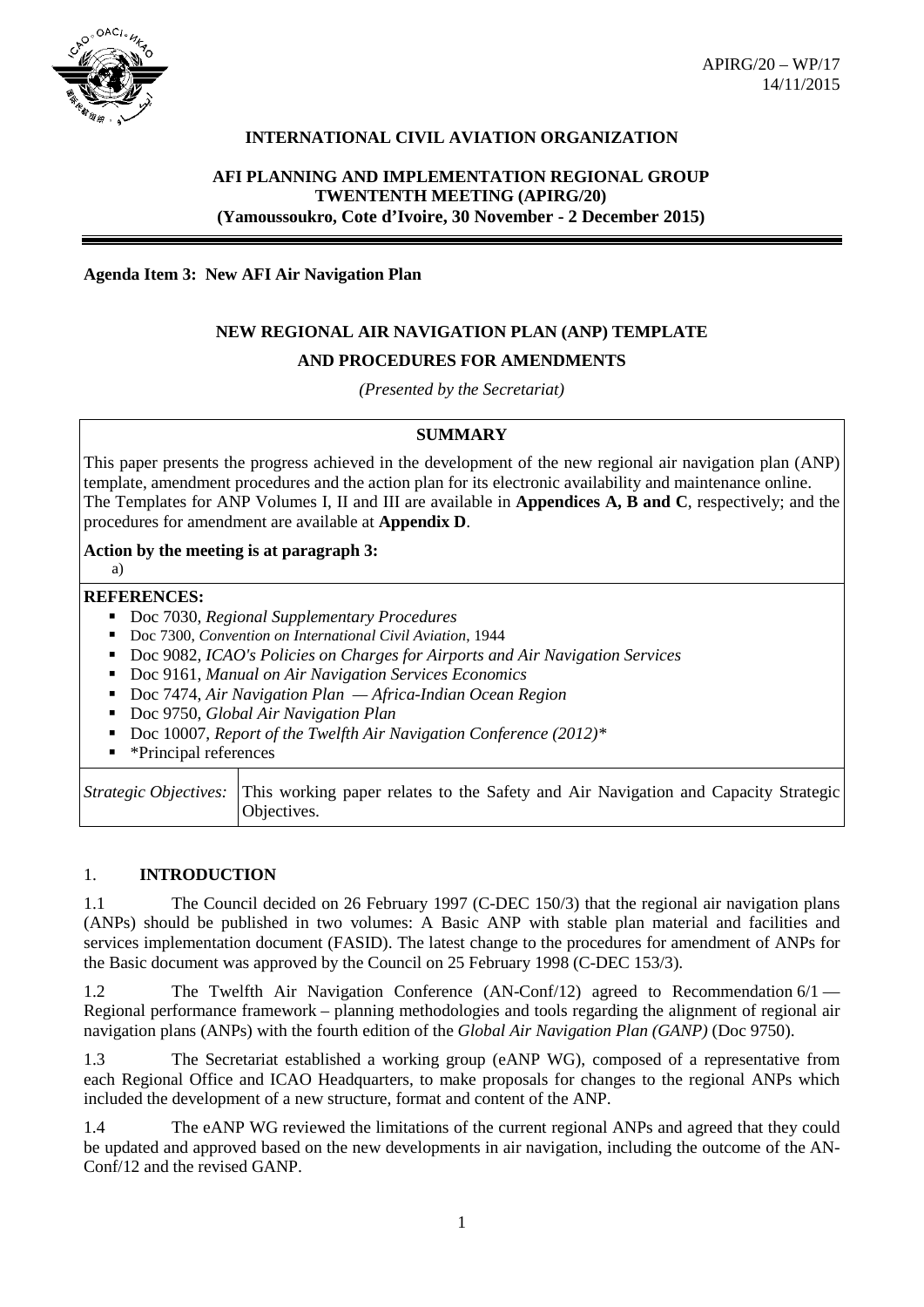#### 2. **DISCUSSION**

2.1 The eANP WG had two (2) face-to-face meetings (Paris, France, 4-8 February 2013; and Montréal, Canada, 18-22 November 2013), six (6) teleconferences of its Steering Committee (SC) (25 March, 3 June, 27 August and 31 October 2013, 26 March and 16 April 2014) and one (1) teleconference of the whole WG members (5 September 2013). Most of the work was conducted through emails among the Secretariat WG members. The eANP WG submitted the final regional ANP template on 22 April 2014.

#### 2.2 **Objective and purpose of regional air navigation plans (ANPs)**

- 2.2.1 The objective and purpose of the regional ANPs are as follows:
	- a) the ANPs provide for the planning and implementation of air navigation systems within a specified region(s), in accordance with the agreed global and regional planning framework. They are developed to meet those needs of specific areas not covered in the worldwide provisions. The development and maintenance of the ANPs is undertaken by ICAO planning and implementation regional groups (PIRGs) with the assistance of the ICAO Secretariat;
	- b) the ANPs are used as a repository document for the assignment of responsibilities to States for the provision of air navigation facilities and services within a specified area in accordance with Article 28 of the *Convention on International Civil Aviation* (Doc 7300);
	- c) the ANPs contain requirements related to the facilities and services to be implemented by States in accordance with regional air navigation agreements. The procedural parts of ANPs are published in the *ICAO Regional Supplementary Procedures* (SUPPs) (Doc 7030);
	- d) the ANPs contain provisions that States can follow in programming the provision of their air navigation facilities and services, with the assurance that facilities and services furnished in accordance with the plan will form with those of other States an integrated system adequate for the foreseeable future;
	- e) the ANPs may serve as a basis for air navigation service charges which are levied for services provided or made available to users, in accordance with ICAO's *Policies on Charges for Airports and Air Navigation Services* (Doc 9082) and *ICAO Manual on Air Navigation Services Economics* (Doc 9161); and
	- f) the ANPs support the performance-based approach to planning adopted by ICAO to measure the efforts made by States in implementing the agreed requirements.

#### 2.3 **Format and Table of Contents of the eANP**

2.3.1 ANP data related to air navigation facilities and services can be classified as stable, dynamic or flexible. In this regard, it was agreed that the new ANP should be composed of three volumes:

- a) Volume I should contain stable plan elements, the amendment of which require approval by the Council, related to:
	- 1) assignment of responsibilities;
	- 2) mandatory requirements subject to regional agreement; and/or
	- 3) additional requirements specific to the region which are not covered in SARPs.
		- *Note:*The following is a non-exhaustive list of such elements:

flight information regions (FIR) boundaries (table and charts), search and rescue regions (SRR) boundaries (table and charts), volcanic ash advisory centres (VAAC), tropical cyclone advisory centres (TCAC), volcano observatories (VO).

- b) Volume II should contain dynamic plan elements, the amendment of which does not require approval by the Council (approval is by regional agreement involving the relevant PIRG), related to:
	- 1) assignment of responsibilities;
	- 2) mandatory requirements subject to regional agreement; and/or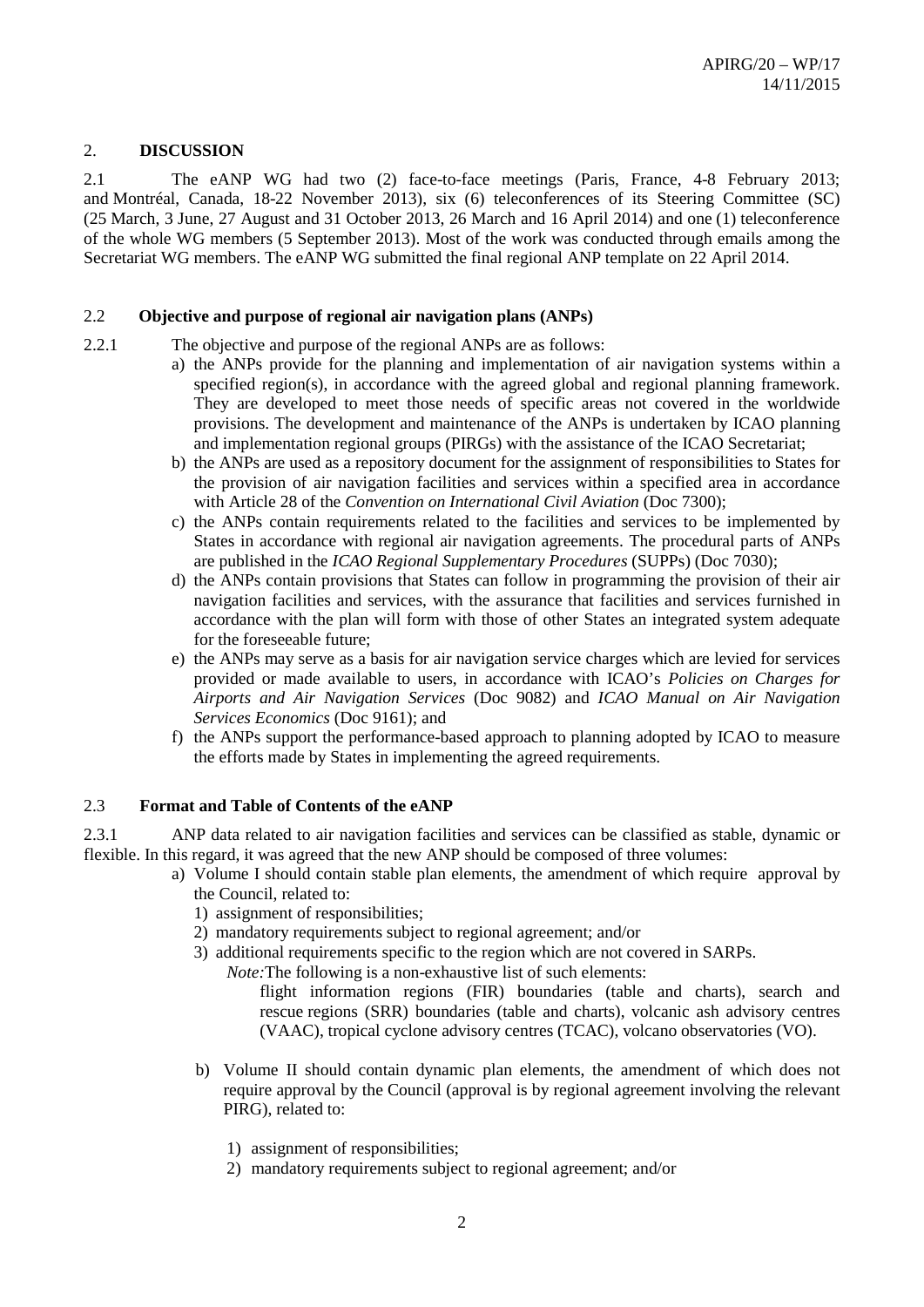3) additional requirements specific to the region which are not covered in SARPs.

*Note:* The following is a non-exhaustive list of such elements:

major traffic flows; ATS route network; meteorological watch offices (MWO); secondary surveillance radar (SSR) codes; five-letter name-codes; VOLMET broadcasts.

c) Volume III should contain dynamic/flexible plan elements providing implementation planning guidance for air navigation systems and their modernization taking into consideration emerging programmes such as the ASBUs and associated technology roadmaps described in the GANP. The ANP Volume III would also include appropriate additional guidance, particularly with regard to implementation, to complement the material contained in the ANP Volumes I and II. The amendment of Volume III would not require approval by the Council (approval of Part II is under the responsibility of the relevant PIRG).

#### 2.4 **Description of the contents of the eANP**

2.4.1 The general structure of the technical Parts of Volumes I and II (AOP, CNS, ATM, MET, SAR and AIM) would consist of:

- a) introduction;
- b) general regional requirements; and
- c) specific regional requirements.

2.4.2 It is to be noted that the Section "General Regional Requirements" would be harmonized for all regions. Accordingly, an amendment of the provisions (text and table templates) in "General Regional Requirements" would lead to amendment of the eANP of all regions.

2.4.3 It is highlighted that, the Statement of Basic Operational Requirements and Planning Criteria (BORPC) is not included in the new eANP, as with the revised GANP, because it repeated information published in other ICAO publications and was considered duplication as well as obsolete. The BORPC was replaced with the "General" and "Specific" requirements in Volumes I and II that include the relevant planning principles of BORPC to be retained in the ANP. With regard to the table/database on ATS Routes, it was agreed that the PIRGs would decide on the need for a table/database and/or Chart on ATS Routes for their regions and on the associated mechanisms for maintaining this table/database under Specific Regional Requirements of Part IV – ATM of Volume II.

2.4.4 The information contained in Volume III would be related to implementation monitoring, planning and/or guidance. The structure of Volume III would be kept simple, consisting of:

- a) Part 0 Introduction;
- b) Part I General Planning Aspects (GEN); and
- c) Part II Air Navigation System Implementation.

2.4.5 A table for inclusion in Part I of Volume III to define a minimum set of implementation indicator(s), based on the SMART criteria (specific, measurable, achievable, relevant and time bound), for each of the 18 ASBU Block 0 modules and to include other information as deemed necessary, for use in all regions. The details related to the monitoring of the ASBU modules, including the design of supporting enablers (tables/databases) would be left to the regions/PIRGs.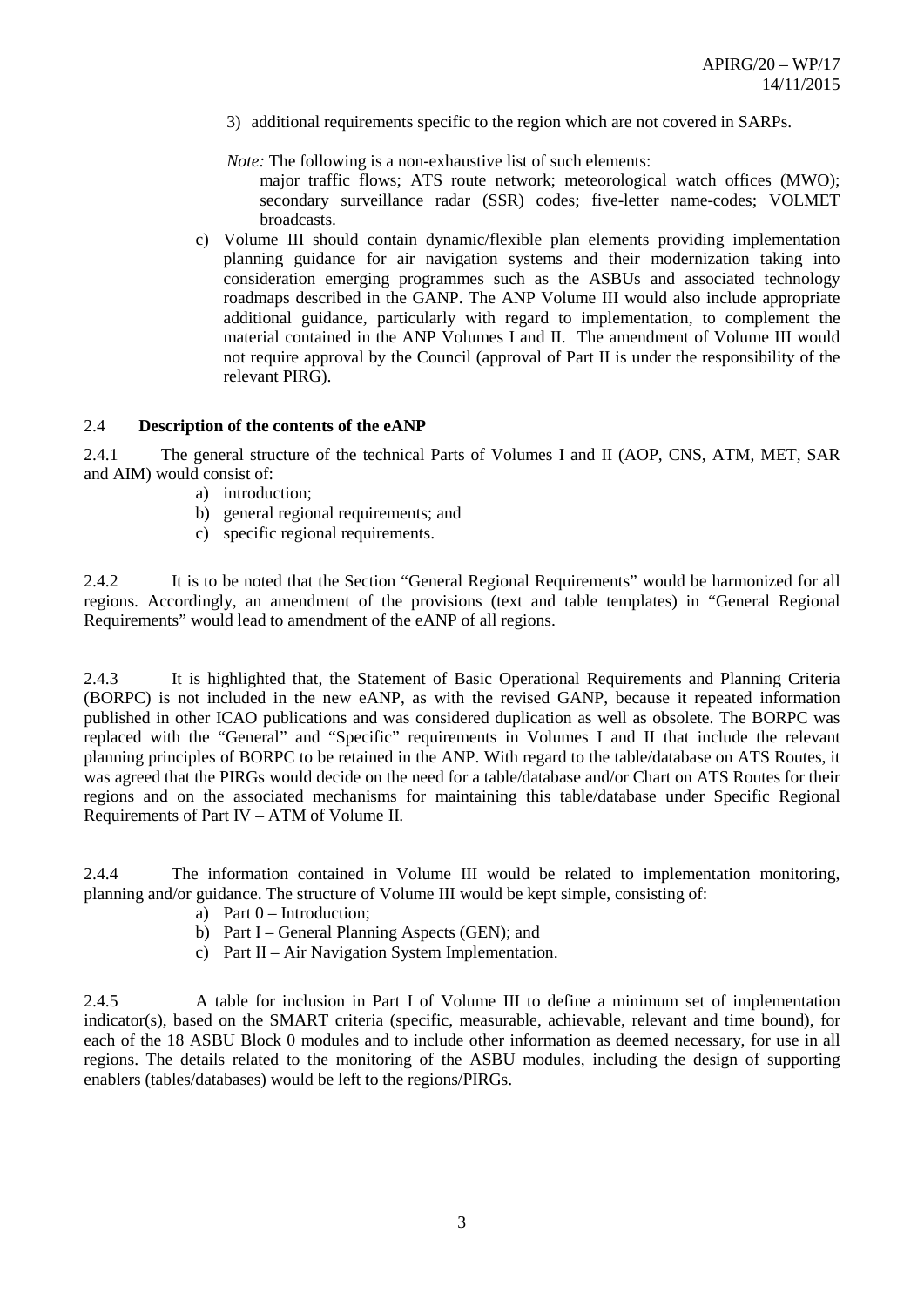## 2.5 **Procedure for amendment of the eANP**

2.5.1 A revised procedure for amendment of the eANP using a web-based platform is proposed. It is to be noted that the current Council-approved procedure for amendment of the Basic ANP (with minor changes) would be applicable to the new Volume I (approval by Council) and the current amendment procedure of the Facilities and Services Implementation Document (FASID) (with minor changes) would be applicable to Volume II (approval by regional agreement involving the relevant PIRG). The management and amendment of Volume III would be under the responsibility of the PIRGs. Nevertheless, the amendment of Parts 0 and I of Volume III should go through an inter-regional coordination mechanism and Part II would require approval under the responsibility of the relevant PIRG. The proposed procedures for amendment of Volumes I, II and III are included as **Appendix D** of this working paper.

2.5.2 It is highlighted that the endorsement of the ANP template, which includes the new procedure of amendment of the eANP, is the most important milestone in this process. The approval of the eANP of each region, based on the approved ANP template, would be accomplished with the transfer of the corresponding information from current volumes Basic and FASID to the new volumes I and II in accordance with the procedures for amendment.

2.5.3 The Templates for ANP Volumes I, II and III are available in Appendices A, B and C, respectively.

#### 2.6 **Development of the eANP on a web-based platform**

2.6.1 In view of the agreed format of the eANP, it is considered that the current ANP application under SPACE (iSTARS 2.0 website) could be used as the basis for the development of the eANP web-based platform with some improvements.

2.6.2 Focal points designated by States and international organizations would be given access to the ANP web-based platform to develop and submit proposals for amendments (PfAs) to the ANP of each region concerned as per corresponding procedures for amendment and the public would be given read-only access to the ANPs.

2.6.3 The access to the eANP through the web-based platform would facilitate the consultation of the ANPs of all regions, thus providing a global view of air navigation planning. The new approach in Volumes II and III of the eANP would allow significant flexibility to States to plan while increasing the possibility to enhance coordination, particularly for States in the interface area with adjacent regions.

# 2.7 **Action plan for further development/approval of the eANP**

2.7.1 The development/approval of the eANP would be in accordance with the following action plan:

| <b>ANP</b> volume | eANP activity/task                                                                  | <b>Responsible</b>         | Completion<br>date |
|-------------------|-------------------------------------------------------------------------------------|----------------------------|--------------------|
| Vol I, II & III   | Population of eANP with existing data completed                                     | Regional<br><b>Offices</b> | September<br>2014  |
| Vol I, II & III   | Agreement on the content of the eANP                                                | PIRGs/States               | Mid 2015           |
| Vol I             | Approval of Volume I of eANPs by the Council                                        | Regional<br>Offices/ANB    | End 2015           |
| Vol II            | Approval of Volume II of eANPs by regional agreement involving<br>the relevant PIRG | Regional<br>Offices/PIRGs  | End 2015           |